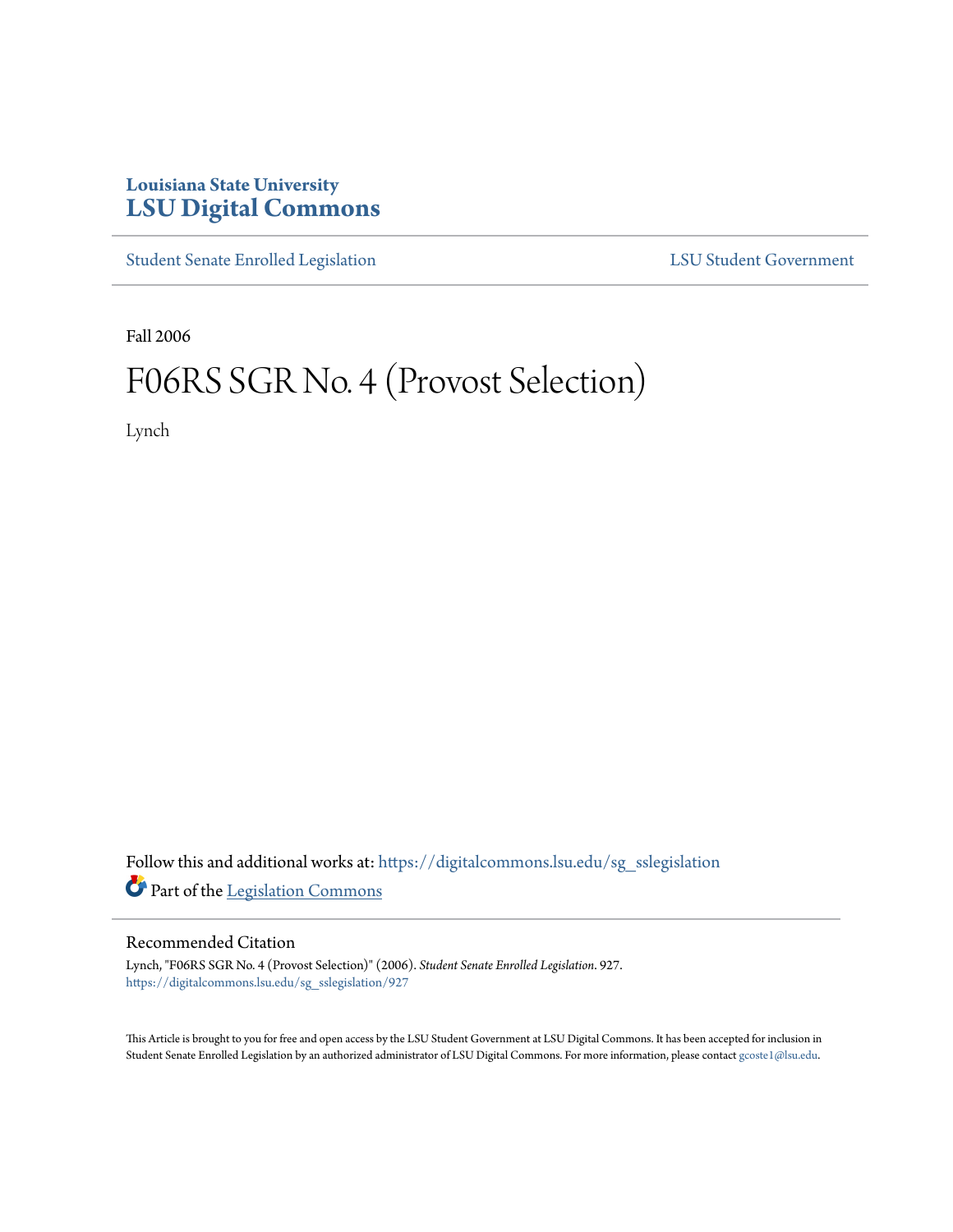| STUDENT GOVERNMENT                                          |                                                                      | <b>ENROLLED</b> |  |
|-------------------------------------------------------------|----------------------------------------------------------------------|-----------------|--|
| $\frac{1}{2}$<br>LOUISIANA STATE UNIVERSITY                 |                                                                      |                 |  |
| <b>STUDENT SENATE</b><br>$\overline{4}$                     |                                                                      |                 |  |
| Fo <sub>6</sub> RS<br>5                                     |                                                                      |                 |  |
| SGR <sub>NO</sub> . 4<br>6                                  |                                                                      |                 |  |
| <b>SENATOR LYNCH</b><br>$\mathbf{B} \mathbf{Y}$ :<br>$\tau$ |                                                                      |                 |  |
| $\,8\,$                                                     | <b>A RESOLUTION</b>                                                  |                 |  |
| 9                                                           | TO URGE AND REQUEST THE CHANCELLOR TO PLACE TWO ADDITIONAL STUDENTS, |                 |  |
| 10                                                          | ONE GRADUATE AND ONE UNDERGRADUATE, ON THE PROVOST SELECTION PANEL.  |                 |  |
| 11                                                          |                                                                      |                 |  |
| PARAGRAPH 1:<br>12                                          | WHEREAS, THE CHANCELLOR OF LOUISIANA STATE UNIVERSITY,               |                 |  |
| 13                                                          | SEAN O'KEEFE, IS ENDOWED WITH THE POWER TO SELECT THE                |                 |  |
| 14                                                          | MEMBERS OF THE PROVOST SELECTION PANEL, AND                          |                 |  |
| 15                                                          |                                                                      |                 |  |
| <b>PARAGRAPH 2:</b><br>16                                   | WHEREAS, HE HAS APPOINTED TWENTY-TWO INDIVIDUALS TO                  |                 |  |
| 17                                                          | THE SELECTION PANEL, AND                                             |                 |  |
|                                                             |                                                                      |                 |  |
| 18<br><b>PARAGRAPH 3:</b><br>19                             | WHEREAS, ONLY ONE STUDENT, PRESIDENT ODINET, HAS BEEN                |                 |  |
| 20                                                          | NAMED AS A MEMBER OF THE PANEL, AND                                  |                 |  |
|                                                             |                                                                      |                 |  |
| PARAGRAPH 4:                                                | WHEREAS, SURVEYED SCHOOLS WHO RECENTLY OR ARE                        |                 |  |
| 23                                                          | CURRENTLY SELECTING A NEW PROVOST ESTABLISH SELECTION                |                 |  |
|                                                             | COMMITTEES POSSESSING AN AVERAGE OF 13% STUDENT                      |                 |  |
|                                                             | MEMBERSHIP, AND                                                      |                 |  |
| 26                                                          |                                                                      |                 |  |
| <b>PARAGRAPH 5:</b>                                         | WHEREAS, THE CURRENT LSU PANEL IS ONLY 5% STUDENT                    |                 |  |
|                                                             | FILLED, AND                                                          |                 |  |
|                                                             |                                                                      |                 |  |
| PARAGRAPH 6:                                                | WHEREAS, THERE IS CURRENTLY NO REPRESENTATION OF                     |                 |  |
|                                                             | GRADUATE STUDENTS ON THE PANEL, AND                                  |                 |  |
|                                                             |                                                                      |                 |  |
| <b>PARAGRAPH 7:</b>                                         | WHEREAS, THE ADDITION OF TWO MORE STUDENTS WOULD                     |                 |  |
|                                                             | BRING OUR PANEL TO THE 13% AVERAGE, AND                              |                 |  |
|                                                             |                                                                      |                 |  |
| <b>PARAGRAPH 8:</b>                                         | WHEREAS, THE SELECTION OF A NEW PROVOST IS A POSITION                |                 |  |
|                                                             | INTEGRAL TO THE ACADEMIC FUTURE OF A UNIVERSITY WHERE                |                 |  |
|                                                             | STUDENTS ARE KEY STAKEHOLDERS,                                       |                 |  |
|                                                             |                                                                      |                 |  |
| PARAGRAPH 9:                                                | THEREFORE, BE IT RESOLVED BY THE STUDENT                             |                 |  |
|                                                             | GOVERNMENT OF LOUISIANA STATE UNIVERSITY                             |                 |  |
|                                                             | AND AGRICULTURAL AND MECHANICAL COLLEGE                              |                 |  |
|                                                             | THAT CHANELLOR SEAN O'KEEFE BE URGED TO                              |                 |  |
|                                                             | PLACE TWO ADDITIONAL STUDENTS, ONE                                   |                 |  |
|                                                             | GRADUATE AND ONE UNDERGRADUATE, ON THE                               |                 |  |
|                                                             | PROVOST SELECTION PANEL, AND                                         |                 |  |
|                                                             |                                                                      |                 |  |
| PARAGRAPH 10:                                               | BE IT FURTHER RESOLVED THAT A SUITABLE COPY OF THIS                  |                 |  |
| 49<br>50                                                    | RESOLUTION BE TRANSMITTED TO CHANCELLOR SEAN O'KEEFE                 |                 |  |
|                                                             | AND PROVOST SELECTION PANEL CHAIRMAN WILLIAM DALEY IN                |                 |  |
|                                                             | A TIMELY AND APPROPRIATE MANNER.                                     |                 |  |
| 52                                                          |                                                                      |                 |  |